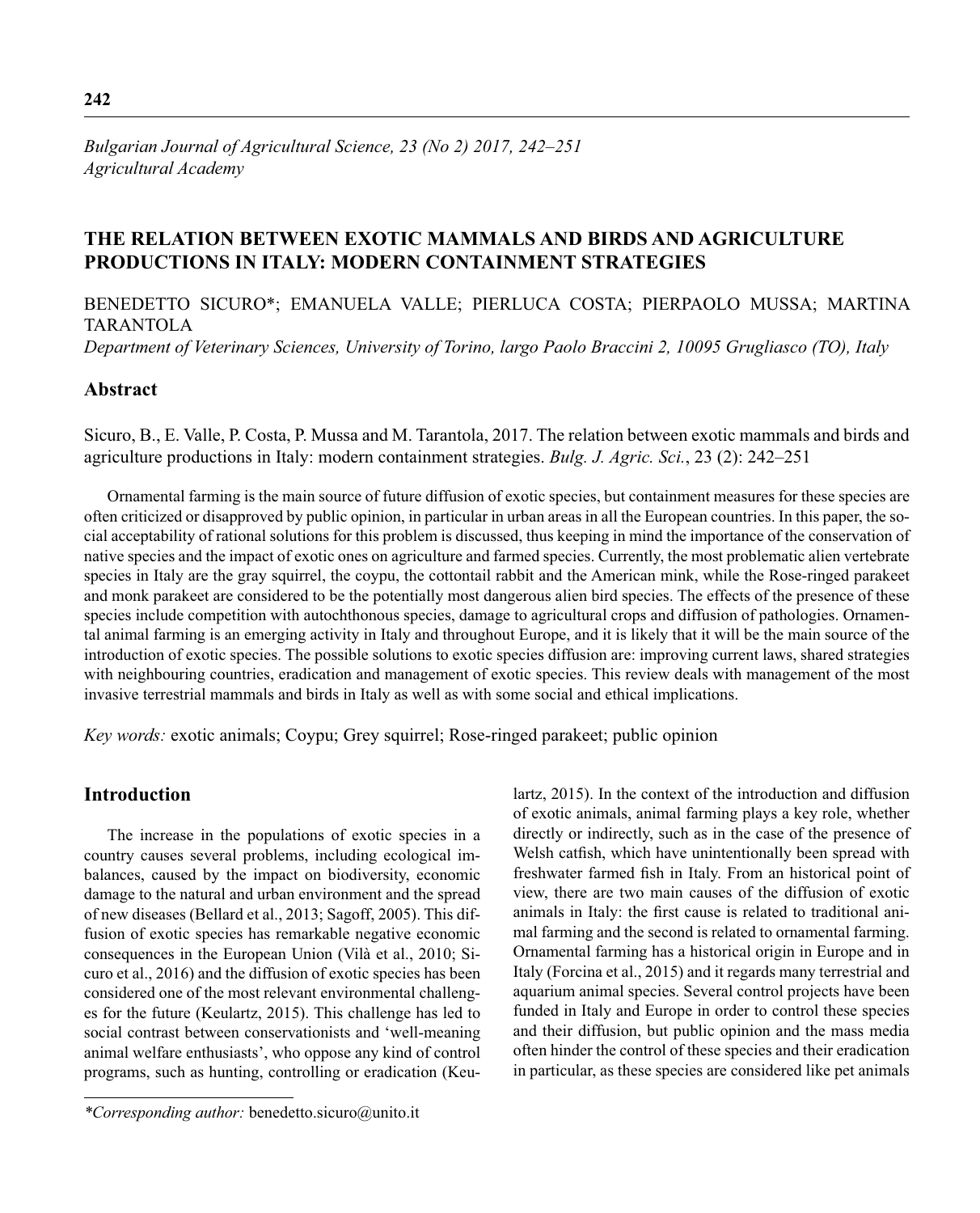and can even be found in public gardens in several cities. For these reasons, it is difficult to realize effective control campaigns as the public agencies that fund these activities are managed by politicians, who are rarely willing to take oppositions against the majority of citizens. It is important to offer a rational perspective for the future management of these species, and to promote a modern concept of wildlife conservation in Italy: It is therefore necessary to explain that some severe measures are required in order to protect the native species.

The aim of this review is to show the state of the most invasive terrestrial vertebrate species in Italy, the effect of these species, in terms of impact on agriculture, public health and native species, and what the perspectives of new forms of farming are.

# **The Most Invasive Exotic Vertebrate Species in Italy**

In general, mammal species are those that can establish more easily and can cause most damage to the flora and local fauna, while the effects of exotic birds are generally underestimated (Kumschick and Nentwig, 2010). At the moment, the most invasive vertebrate species in Italy are: gray squirrel, coypu, cottontail rabbit, American mink, Rose-ringed parakeets, monk parakeets and a few other bird species.

## *Gray squirrel*

Squirrels are one of the most important examples of exotic vertebrate species that have been introduced into Europe and Italy (Figure 1) is the country with the highest number of introduced individuals in Europe (Mitchell-Jones et al., 1999). The replacement of the native Eurasian red squirrel (*Sciurus vulgaris*) by the North American gray squirrel (*Sciurus carolinensis*) is a well-documented example of an invasion by an alien species (Gurnell et al., 2004). Naturalized populations of gray squirrel progressively leads to the extinction of the native red squirrel through competitive exclusion (Bertolino et al., 2014).The gray squirrel is native to the eastern part of North America, but has been introduced into several countries outside its natural range. In Europe, it has been introduced as an ornamental species in Britain, Ireland, and Italy, and it has partially replaced the native European red squirrel in all three of these countries (Bruemmer et al., 1999; Schuchert et al., 2014). Three documented introductions of this animal to Italy have been reported: the first was in Piedmont in 1948 in Candiolo, near Turin. A second documented introduction from the United States took place in 1966 in Genoa, at the Villa Groppallo Park in Nervi. The gray squirrel populations in the Lombardy and Umbria re-

gions originated from the Piedmont population (Signorile et al., 2016). Currently there are many wild populations in the Piedmont region and more than 26 populations of gray squirrel have been recorded in the Lombardy region over the last few decades (Bertolino et al., 2013). It has been estimated that the population could reach 4-6 million animals in the next 100 years. According to some prevision models, there will be a further expansion of gray squirrels: the eastern part of Liguria will be colonized within the next 35-40 years, and the colonization of the Apennines, between Emilia-Romagna and Tuscany, will start within 50-60 years (http://www.europeansquirrelinitiative.org/The\_threat\_across\_europe\_-\_Italy.pdf). Another squirrel species that is gaining importance in Italy is *Callosciurus finlaysonii*, native of central Myanmar, Thailand, Laos, Cambodia and Vietnam. This species is present in Italy in Piedmont since1982and in the Basilicata region since 1980 (Bertolino et al., 2004).



**Fig. 1. Gray squirrel distribution (Sicuro et al., 2016)**

#### *Coypu*

Coypu (*Myocastor coypus*) is a native species of South America and was first introduced into Europe for fur production reasons (Chapman et al., 1982). In Italy, the first arrivals were reported in 1928 and the number of breeding farms grew from 1960 to 1980 (Figure 2). After that period, since interest in fur production had decreased, many animals were released into the wild. They found ideal conditions for their reproduction in central Italy and in the Po Valley and the introduced population rapidly increased (Bertolino and Genovesi 2007). The coypu prefers watery habitats characterized by lentic water, reed bed areas and channels with low vegetation (16).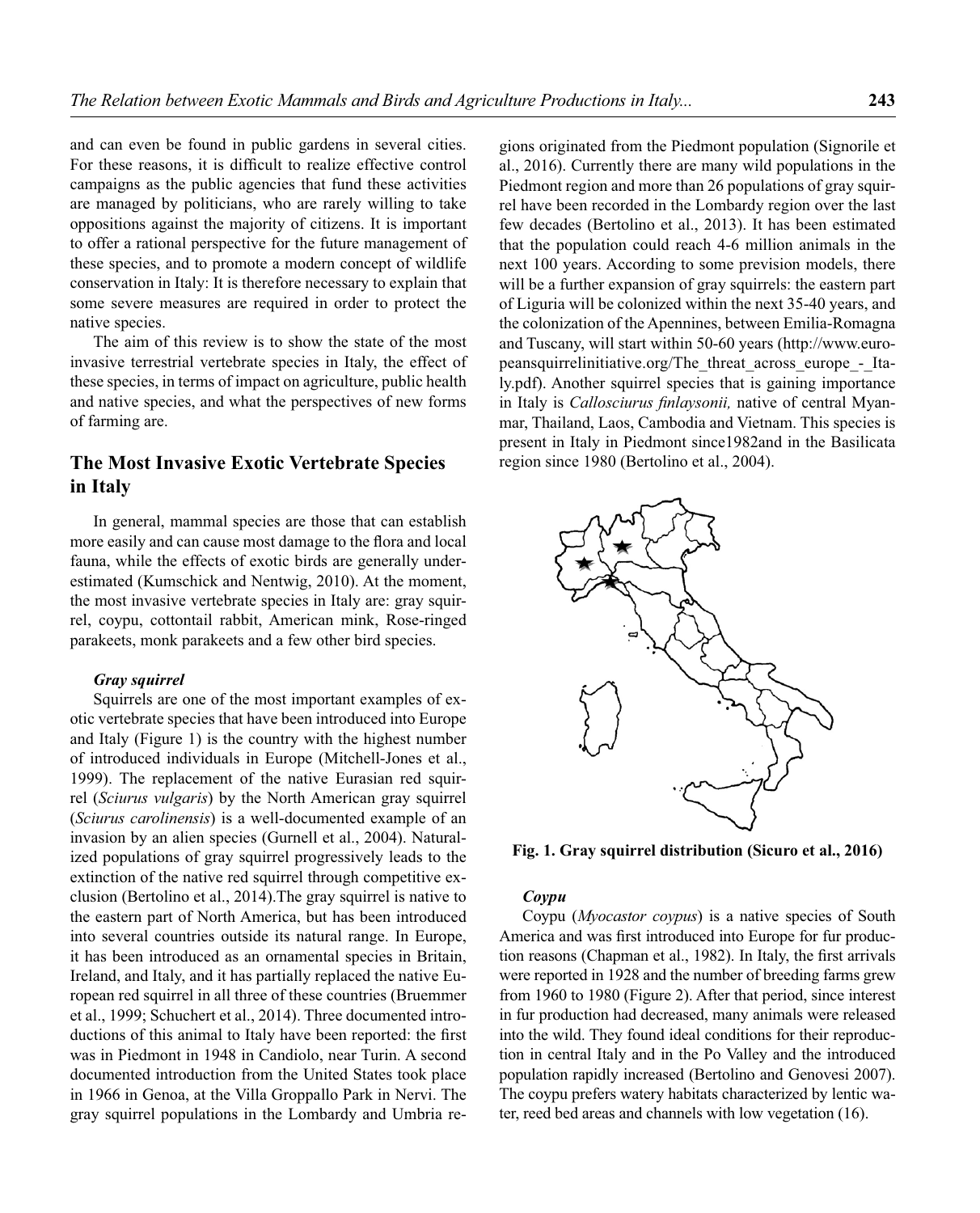

## **Fig. 2. Areas mainly affected by the presence of coypu (Sicuro et al., 2016)**

#### *Cottontail rabbit*

The eastern cottontail rabbit (*Sylvilagus floridanus*) is a native rabbit species to North America and an invasive species in North and Central Italy (Figure 3). It was first introduced into Europe in 1953 in Spain, France and Switzerland for hunting reasons. However, only in Italy are there naturalized populations (Mitchell-Jones et al., 1999). The first introduction into Italy seems to have taken place in the Piedmont region in 1966 along the river Pellice (Mussa et al., 1996). In Italy, the cottontail rabbit behaves like a typical edge species and its presence is related to natural herbaceous habitats, the edges of crops, and hydrographic networks with their associated riverside vegetation. Currently, their populations are widespread and consistent in Piedmont and in some areas of Lombardy. Small populations have also been reported in the Veneto, Emilia Romagna, Tuscany and Marche regions.

## *American mink*

The American mink (*Neovison vison*) is a semiaquatic mustelid, native to North America, which has now become established as an invasive species in South America, Europe, Russia and Asia; the species has been exported outside its native range for the fur farming industry since the beginning of the last century (Dunston 1993). It was imported into Italy in the 1950s and it was first reported in the wild in the 1980s in



**Fig. 3. Cottontail rabbit (black points) and American Mink distributions (black stars) (Sicuro et al., 2016)**

the northern regions of the mainland and in Sardinia (Figure 3) (Bartolommei et al., 2013). Bonesiet al. (2013) reported that there were 30 mink farms in Italy, most of which were located in the north-east, and that feral populations were mainly present in central and north-east Italy. The American mink has a great dietary flexibility that allows it to adapt to the local availability of food resources (Iordan et al., 2012).

## *Birds*

There are several species of exotic birds in Italy that have accidentally been released from captivity, or have been introduced for ornamental or hunting purposes (Table 1).

The diffusion of exotic birds has led to several problems, including an impact on biodiversity, economic damage to the natural and urban environment and the spread of new diseases to farmed birds (Kumschick and Nentwig, 2010). Parrot species have wide ecological tolerance and high synanthropy; they are among the most popular cage birds and represent one of the most invasive groups of birds at an international level (Menchetti and Mori, 2014). Unattended escapes have resulted in the establishment of many feral populations in Europe, including Italy (Mori et al., 2013).

In Italy, as in the rest of Europe, the greatest number of exotic bird species has been introduced into peri-urban environments (Clergeau et al., 2006), and most of the exotic bird species are parrots (Psittaciformes). So far, 21 species, representing 72.4% of all the Psittaciformes species detected in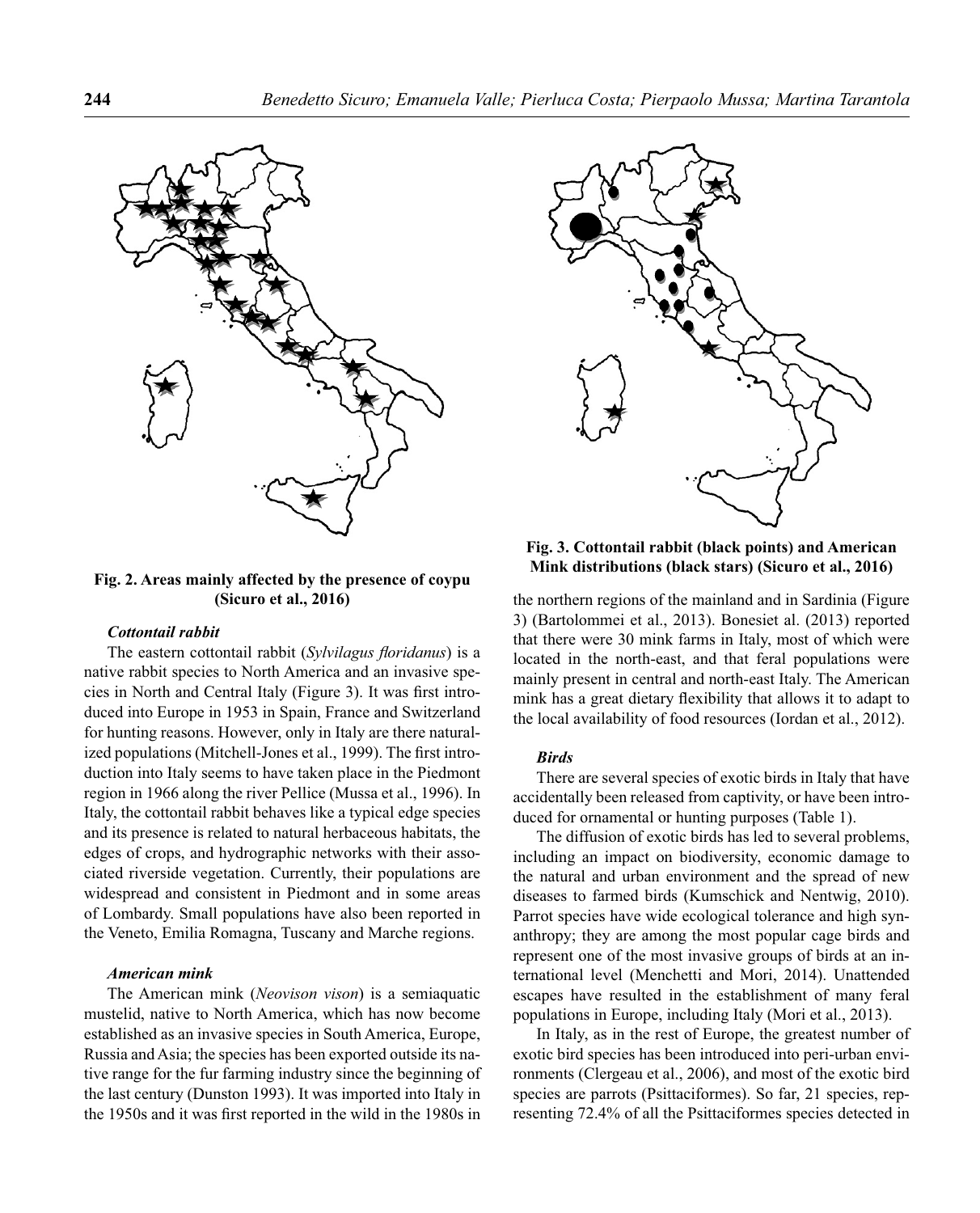## **Table1**

# **Principal alien bird species in Italy (Andreotti et al., 2001; Terregino et al., 2003; Mori et al., 2013)**

| Pelecanus rufescens<br>Biodiversity decrease, fish populations<br>Hybridization with Egretta garzetta<br>Egretta gularis<br>Threskiornis aethiopicus<br>N.R.<br>Cygnus olor<br>Damage to aquatic vegetation<br>Anser indicus<br>Avian flu reservoirs<br>Branta canadensis<br>Damage to agricultural crops<br>N.R.<br>Alopochen aegyptiacus<br>N.R.<br>Aix sponsa<br>Avian flu reservoirs<br>Aix galericulata<br>Oxyura jamaicensis<br>Hybridization with Oxyura leucocephala<br>Callipepla californica<br>N.R.<br>Alectoris chukar<br>Genetic pollution<br>Francolinus erckelii<br>N.R.<br>N.R.<br>Francolinus francolinus<br>N.R.<br>Colinus virginianus<br>Coturnix japonica<br>Genetic pollution with Coturnix coturnix<br>Psittacula krameri<br>Reservoirs for <i>Chlamydia psittaci</i> , damage to agricultural crops<br>Psittacula eupatria<br>N.R.<br>Myiopsitta monachus<br>Reservoirs for Chlamydia psittaci, damage to agricultural crops<br>N.R.<br>Amazona aestiva<br>Amazona ochrocephala<br>N.R.<br>Agapornis roseicollis<br>N.R.<br>N.R.<br>Melopsittacus undulatus<br>N.R.<br>Nymphicus hollandicus<br>Leiothrix lutea<br>Plasmodium vaughani reservoirs<br>Competition with native species<br>Paradoxornis alphonsianus<br>N.R.<br>Estrilda troglodytes<br>Estrilda astrild<br>N.R.<br>Amandava amandava<br>N.R.<br>Acridotheres tristis<br>Competition for nesting sites<br>Newcastle disease reservoir<br>Streptopelia decaocto | Species              | Impact                       |
|-----------------------------------------------------------------------------------------------------------------------------------------------------------------------------------------------------------------------------------------------------------------------------------------------------------------------------------------------------------------------------------------------------------------------------------------------------------------------------------------------------------------------------------------------------------------------------------------------------------------------------------------------------------------------------------------------------------------------------------------------------------------------------------------------------------------------------------------------------------------------------------------------------------------------------------------------------------------------------------------------------------------------------------------------------------------------------------------------------------------------------------------------------------------------------------------------------------------------------------------------------------------------------------------------------------------------------------------------------------------------------------------------------------------------------------------------------|----------------------|------------------------------|
|                                                                                                                                                                                                                                                                                                                                                                                                                                                                                                                                                                                                                                                                                                                                                                                                                                                                                                                                                                                                                                                                                                                                                                                                                                                                                                                                                                                                                                                     |                      |                              |
|                                                                                                                                                                                                                                                                                                                                                                                                                                                                                                                                                                                                                                                                                                                                                                                                                                                                                                                                                                                                                                                                                                                                                                                                                                                                                                                                                                                                                                                     |                      |                              |
|                                                                                                                                                                                                                                                                                                                                                                                                                                                                                                                                                                                                                                                                                                                                                                                                                                                                                                                                                                                                                                                                                                                                                                                                                                                                                                                                                                                                                                                     |                      |                              |
|                                                                                                                                                                                                                                                                                                                                                                                                                                                                                                                                                                                                                                                                                                                                                                                                                                                                                                                                                                                                                                                                                                                                                                                                                                                                                                                                                                                                                                                     |                      |                              |
|                                                                                                                                                                                                                                                                                                                                                                                                                                                                                                                                                                                                                                                                                                                                                                                                                                                                                                                                                                                                                                                                                                                                                                                                                                                                                                                                                                                                                                                     |                      |                              |
|                                                                                                                                                                                                                                                                                                                                                                                                                                                                                                                                                                                                                                                                                                                                                                                                                                                                                                                                                                                                                                                                                                                                                                                                                                                                                                                                                                                                                                                     |                      |                              |
|                                                                                                                                                                                                                                                                                                                                                                                                                                                                                                                                                                                                                                                                                                                                                                                                                                                                                                                                                                                                                                                                                                                                                                                                                                                                                                                                                                                                                                                     |                      |                              |
|                                                                                                                                                                                                                                                                                                                                                                                                                                                                                                                                                                                                                                                                                                                                                                                                                                                                                                                                                                                                                                                                                                                                                                                                                                                                                                                                                                                                                                                     |                      |                              |
|                                                                                                                                                                                                                                                                                                                                                                                                                                                                                                                                                                                                                                                                                                                                                                                                                                                                                                                                                                                                                                                                                                                                                                                                                                                                                                                                                                                                                                                     |                      |                              |
|                                                                                                                                                                                                                                                                                                                                                                                                                                                                                                                                                                                                                                                                                                                                                                                                                                                                                                                                                                                                                                                                                                                                                                                                                                                                                                                                                                                                                                                     |                      |                              |
|                                                                                                                                                                                                                                                                                                                                                                                                                                                                                                                                                                                                                                                                                                                                                                                                                                                                                                                                                                                                                                                                                                                                                                                                                                                                                                                                                                                                                                                     |                      |                              |
|                                                                                                                                                                                                                                                                                                                                                                                                                                                                                                                                                                                                                                                                                                                                                                                                                                                                                                                                                                                                                                                                                                                                                                                                                                                                                                                                                                                                                                                     |                      |                              |
|                                                                                                                                                                                                                                                                                                                                                                                                                                                                                                                                                                                                                                                                                                                                                                                                                                                                                                                                                                                                                                                                                                                                                                                                                                                                                                                                                                                                                                                     |                      |                              |
|                                                                                                                                                                                                                                                                                                                                                                                                                                                                                                                                                                                                                                                                                                                                                                                                                                                                                                                                                                                                                                                                                                                                                                                                                                                                                                                                                                                                                                                     |                      |                              |
|                                                                                                                                                                                                                                                                                                                                                                                                                                                                                                                                                                                                                                                                                                                                                                                                                                                                                                                                                                                                                                                                                                                                                                                                                                                                                                                                                                                                                                                     |                      |                              |
|                                                                                                                                                                                                                                                                                                                                                                                                                                                                                                                                                                                                                                                                                                                                                                                                                                                                                                                                                                                                                                                                                                                                                                                                                                                                                                                                                                                                                                                     |                      |                              |
|                                                                                                                                                                                                                                                                                                                                                                                                                                                                                                                                                                                                                                                                                                                                                                                                                                                                                                                                                                                                                                                                                                                                                                                                                                                                                                                                                                                                                                                     |                      |                              |
|                                                                                                                                                                                                                                                                                                                                                                                                                                                                                                                                                                                                                                                                                                                                                                                                                                                                                                                                                                                                                                                                                                                                                                                                                                                                                                                                                                                                                                                     |                      |                              |
|                                                                                                                                                                                                                                                                                                                                                                                                                                                                                                                                                                                                                                                                                                                                                                                                                                                                                                                                                                                                                                                                                                                                                                                                                                                                                                                                                                                                                                                     |                      |                              |
|                                                                                                                                                                                                                                                                                                                                                                                                                                                                                                                                                                                                                                                                                                                                                                                                                                                                                                                                                                                                                                                                                                                                                                                                                                                                                                                                                                                                                                                     |                      |                              |
|                                                                                                                                                                                                                                                                                                                                                                                                                                                                                                                                                                                                                                                                                                                                                                                                                                                                                                                                                                                                                                                                                                                                                                                                                                                                                                                                                                                                                                                     |                      |                              |
|                                                                                                                                                                                                                                                                                                                                                                                                                                                                                                                                                                                                                                                                                                                                                                                                                                                                                                                                                                                                                                                                                                                                                                                                                                                                                                                                                                                                                                                     |                      |                              |
|                                                                                                                                                                                                                                                                                                                                                                                                                                                                                                                                                                                                                                                                                                                                                                                                                                                                                                                                                                                                                                                                                                                                                                                                                                                                                                                                                                                                                                                     |                      |                              |
|                                                                                                                                                                                                                                                                                                                                                                                                                                                                                                                                                                                                                                                                                                                                                                                                                                                                                                                                                                                                                                                                                                                                                                                                                                                                                                                                                                                                                                                     |                      |                              |
|                                                                                                                                                                                                                                                                                                                                                                                                                                                                                                                                                                                                                                                                                                                                                                                                                                                                                                                                                                                                                                                                                                                                                                                                                                                                                                                                                                                                                                                     |                      |                              |
|                                                                                                                                                                                                                                                                                                                                                                                                                                                                                                                                                                                                                                                                                                                                                                                                                                                                                                                                                                                                                                                                                                                                                                                                                                                                                                                                                                                                                                                     |                      |                              |
|                                                                                                                                                                                                                                                                                                                                                                                                                                                                                                                                                                                                                                                                                                                                                                                                                                                                                                                                                                                                                                                                                                                                                                                                                                                                                                                                                                                                                                                     |                      |                              |
|                                                                                                                                                                                                                                                                                                                                                                                                                                                                                                                                                                                                                                                                                                                                                                                                                                                                                                                                                                                                                                                                                                                                                                                                                                                                                                                                                                                                                                                     |                      |                              |
|                                                                                                                                                                                                                                                                                                                                                                                                                                                                                                                                                                                                                                                                                                                                                                                                                                                                                                                                                                                                                                                                                                                                                                                                                                                                                                                                                                                                                                                     |                      |                              |
|                                                                                                                                                                                                                                                                                                                                                                                                                                                                                                                                                                                                                                                                                                                                                                                                                                                                                                                                                                                                                                                                                                                                                                                                                                                                                                                                                                                                                                                     |                      |                              |
|                                                                                                                                                                                                                                                                                                                                                                                                                                                                                                                                                                                                                                                                                                                                                                                                                                                                                                                                                                                                                                                                                                                                                                                                                                                                                                                                                                                                                                                     |                      |                              |
|                                                                                                                                                                                                                                                                                                                                                                                                                                                                                                                                                                                                                                                                                                                                                                                                                                                                                                                                                                                                                                                                                                                                                                                                                                                                                                                                                                                                                                                     | Phasianus versicolor | Damage to agricultural crops |

*note:* N.R. – no reports

Europe, have been recorded (Di Febbraro and Mori, 2015). Rose-ringed parakeets (*Psittacula krameri*) and monk parakeets (*Myiopsitta monachus*) are the most common species. The first nests of ringed parakeets were found in the mid-70s in Genoa (Spanò and Truffi, 1986), and this species was later observed in the Sicily region in 1990. Monk parakeet, which is mainly found in urban parks and gardens in central and northern Italy, was first observed in Milan in 1934. Other parrots that have recently been found in Italy are: *Amazona aestiva, Amazona ochrocephala, Agapornis roseicollis, Psittacula eupatria, Melopsittacus undulatus e Nymphicus hollandicus* (Andreotti et al., 2001). Other exotic bird spe-

cies have been introduced almost exclusively for hunting purposes. The Northern bobwhite (*Colinus virginianus*) was imported from Mexico into Tuscany in 1927, and it was later introduced into almost all Italian regions, including Sicily and Sardinia. The last known introduction occurred in 1984 in the Piedmont region, although this practice does not seem to have been completely abandoned in Piedmont and Sicily (Baccetti et al., 1997). The Chukar partridge (*Alectoris chukar*) was first introduced into Sicily in the early 30's, but its introductions was suspended in the 50s (Baccetti et al., 1997). This species can hybridize with *A. rufa* and *A. graeca*, thus causing the genetic pollution of native partridge popula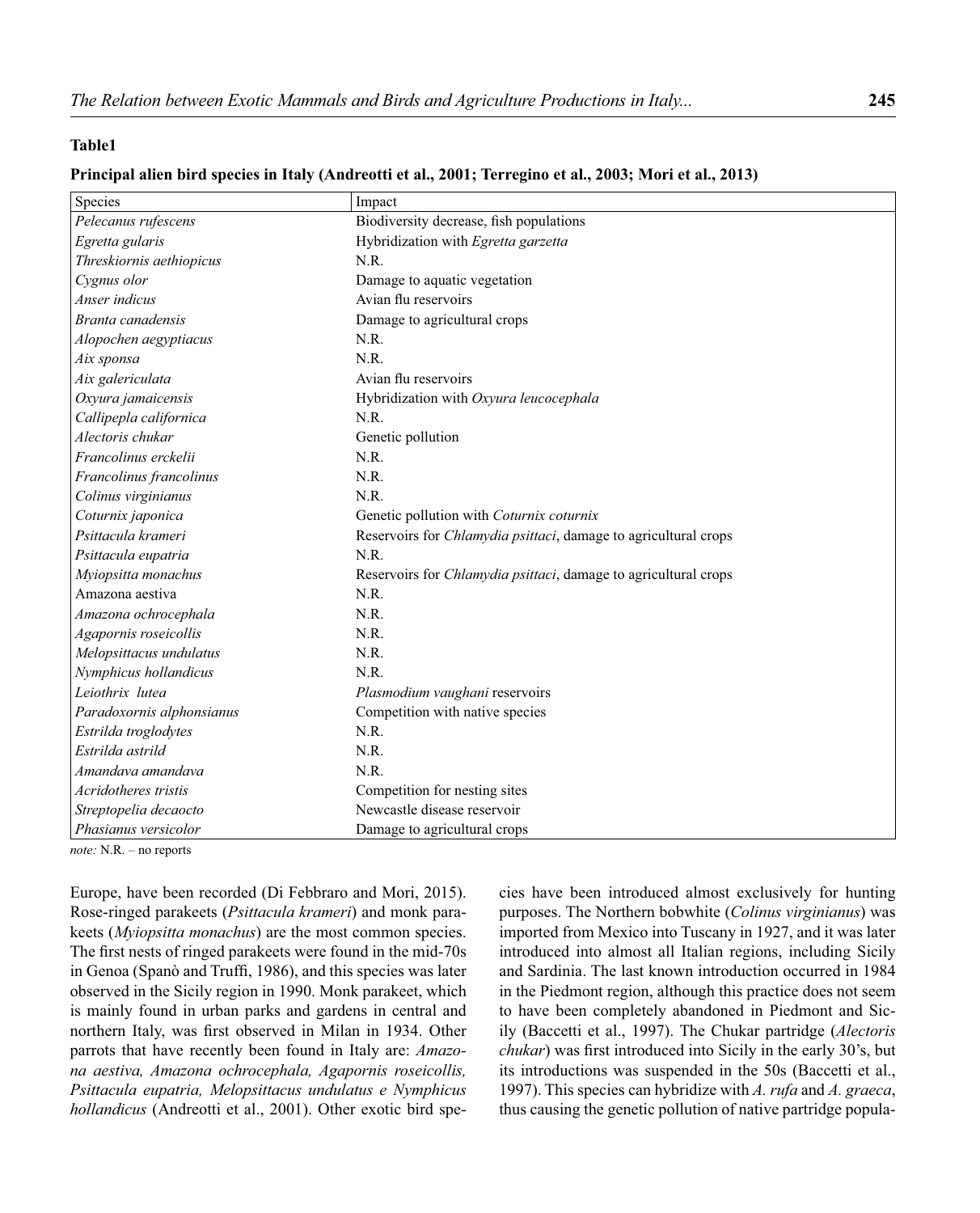tions (Luchini et al., 1999). Among Passeriformes, there are 2 main invasive species: strawberry finch (*Amandava amandava*) and Japanese nightingale (*Leiothrix lutea*).The most invasive species is strawberry finch, which was first introduced in 1974, and since then has successively colonized the Tuscany region (Baccetti et al., 1997), while Japanese nightingale has locally been common in some urban areas in central Italy since 1993 (Andreotti et al., 2001) Canadian goose (*Branta canadensis*) was first observed in Italy in 1970 in the Venice area (Baccetti et al., 1997), while Egyptian Goose (*Alopochen aegyptiacus*) has been observed in northern and central Italy (Baccetti et al., 1997).

## **Impact of Exotic Species**

#### *Gray squirrel*

Gray squirrels cause commercial damage to forestry, and they are a nuisance to gardens and maize fields (Signorile and Evans, 2007). When gray squirrels are well established, they are considered very destructive to property and their negative impact is ranked second only to the Norwegian rat (http:// www.brc.ac.uk/gbnn\_admin/index.php?q=node/31). It is estimated that the bark stripping damage caused by gray squirrels costs the UK timber industry about £14 million per year (Williams et al., 2010). Squirrels can also affect the populations of small birds in woodlands, as they eat their eggs and nestlings. In Italy, the spread of gray squirrels has already led to considerable direct and indirect damage to local poplar plantations (Wauters et al., 1997). There is evidence that in years of good acorn crops, gray squirrel populations can reach very high densities (Bertolino et al., 2014). In the Piedmont region, which is the area in Italy where they are the most common, extended damage to poplars, hornbeams and cereal crops has been recorded (Williams et al., 2014). Damage to plantations and crops in Italy is still limited (Signorile and Evans, 2007), but the potential economic impact for the future has been estimated as 12 Mln €/year (Panzacchi et al., 2007).

## *Coypu*

Curiously, the main impact of coypu is of hydromorphological nature. Coypu causes damage to embankments, especially those of artificial canals, by excavating burrows. A recent survey has quantified the cost of the management of coypu in Italy over the period from 1995 to 2000 (Panzacchi et al., 2007). The compensation paid in the last six years for damage to agricultural activities has reached nearly 1 Mln  $\epsilon$ , while the damage to embankments has exceeded 10 Mln  $\epsilon$ . Other problems resulting from the spread of coypu are due to damage to the natural vegetation, agricultural crops and wildlife (Prisons et al., 2005). Coypu can cause a substantial impact on vegetation, with the decline or disappearance of numerous aquatic plants (Bertolino et al., 2000) and a decrease in the populations of aquatic birds (Gariboldi, 1993). The damages caused by coypu in Italy during the 1995-2000 period accounted for more than 11.5 Mln  $\epsilon$  and the necessary control activities accounted for more than 2.5 Mln  $\epsilon$ , while almost 221.000 coypu were removed (Prison et al., 2005).

#### *Cottontail rabbit*

Cottontail rabbits typically damage woody plants by gnawing bark or clipping off branches and stems. Between 1997 and 2002, the estimated economic damage in Italy was more than 138 000 €. The damage caused by lagomorphs (cottontails and hares) was studied between 2000 and 2011 (Regione Piemonte, 2014), and the estimated damage was found to be almost 1.5  $\epsilon$ Mln. As far as interactions with native species are concerned, it is known that cottontails and hares have similar habitat requirements, but no competition has been observed because the two species have a different micro-habitat use (Bertolino and Viterbi, 2010). It seems that habitat heterogeneity has promoted daytime segregation between the two species.

#### *American mink*

Several studies across Europe have demonstrated that feral mink can have a serious impact on native species, in particular ground nesting birds and rodents, but also on other mammals (Bonesi and Palazon, 2007). Until now, no effort has been made in Italy to control or eradicate these feral populations, except for a few attempts to re-trap escaped individuals. Recently, the "Istituto Superiore per la Protezione e la Ricerca Ambientale" (ISPRA), in collaboration with the Italian Association of Milk Farmers (A.I.A.V.), has diffused guidelines on the management of escaped mink (Bonesi and Palazon, 2007). At present, its impact in Italy is poorly investigated, but on the basis of the observed impact in other European countries, it is expected that the establishment of feral populations of American mink in Italy will have an impact on the native amphibian, waterfowl and rodent populations (Bonesi and Palazon, 2007). In Ireland, American minks are perceived as real pests by farmers, anglers, fish farmers, gun clubs and poultry producers, primarily due to their predation of livestock i.e. poultry, wildfowl and farmed fish (Kelly et al., 2013).

## *Birds*

Rose-ringed Parakeet (*Psittacula krameri*) is one of the species listed among the 100 most invasive species in Europe (Kumschick and Nentwig, 2010); it is present in Italy (Dodaro and Battisti, 2014), and can cause serious damage to fruit cultivation and wheat fields (Andreotti et al., 2001).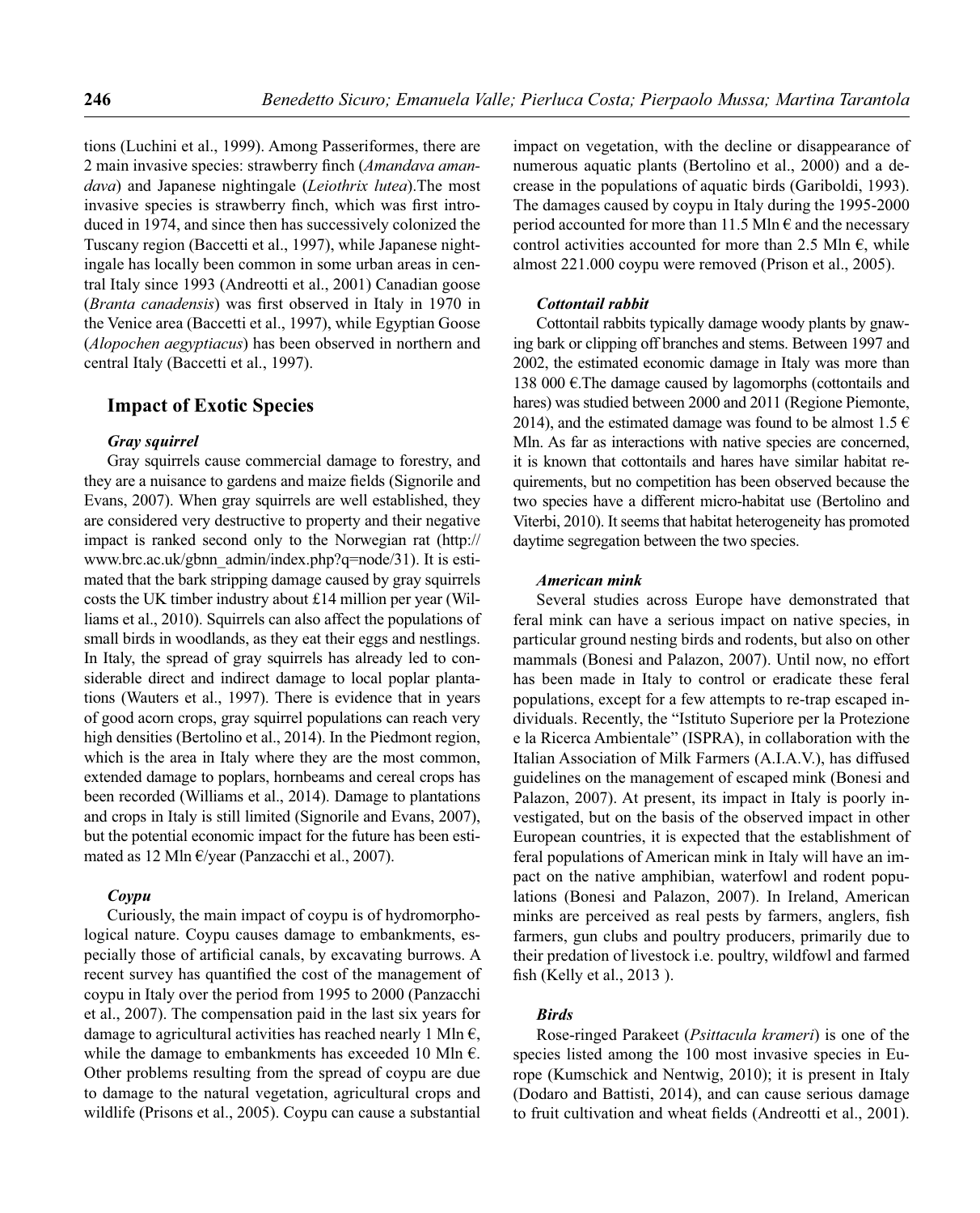Some researches carried out in Great Britain and Italy on the feeding and habits of garden birds have shown that gregarious exotic parakeets impact on autochthonous birds (Copping, 2014). The introduction of Egyptian goose and Canadian goose has caused damage to agricultural crops (Andreotti et al., 2001), however, their introduction into Italy has not been as relevant as in North European countries.

A few other bird species, such as the common Myna and the Japanese Nightingale, could have an impact on agricultural crops (Male et al., 1998). The diffusion of exotic bird species that are genetically close to autochthonous ones also leads to genetic pollution problems, as in the case of chukar partridges (*Alectoris chukar*) and chukar partridge hybrids that have been released into the wild for hunting purposes.

## **Sanitary Impact**

In order to understand the impact of exotic species, it is important to consider the sanitary aspects related to their presence. These aspects regard not only other animal species, but sometimes also humans.

#### *Gray squirrel*

Gray squirrels are believed to be carriers of parapoxvirus infection in the United Kingdom and this disease is invariably fatal to red squirrels (Tompkins et al., 2002; Chantrey et al., 2014 ). Therefore, the diffusion of this pathology can result in the loss of local populations of red squirrels, even though there is no evidence that parapoxvirus has occurred in red or gray squirrels in Italy (Bertolino et al., 2014).

Experimental infections have shown that the virus causes a deleterious disease in red squirrels, but has no detectable effect on the health of gray squirrels, while an inter – specific infection mechanism has been observed for Adenovirus diffusion (Shuttleworth et al., 2014). Squirrel poxvirus is also potentially transmissible to humans (Tompkins et al., 2003).

#### *Coypu*

The most important coypu parasites are flukes (*Fasciola*), bacteria, such as Leptospira (*Leptospira interrogans*) and protists, such as *Toxoplasma gondi* (Bollo et al., 2003) can be transmitted to humans and spread throughout the environment. Leptospirosis in coypu has a high incidence, and is usually present in almost 50% of the individuals.

## *Cottontail rabbit*

Cottontail rabbit is considered a less dangerous species than coypu and gray squirrel. However, it can be considered a vehicle of dangerous diseases, such as tularemia, rickettsial infection, bovine anaplasmosis, piroplasmosis and myxo-

matosis. Some internal exotic parasites that can potentially infect rabbits and hares can be transmitted by the cottontail rabbit. Cottontail has also been indicated as a possible reservoir of RHDV (Rabbit Haemorrhagic Diseases Virus) and EBHS (European Brown Hare Syndrome) (Zanet et al., 2013).

#### *Birds*

Birds, given their ability to move in a fast and wide-ranging way, often constitute efficient reservoirs of pathologies (Table 2). Several researches at an international level have shown that exotic birds play a crucial role in the diffusion of severe diseases and pathogens for reared birds, such as Newcastle disease and *Plasmodium vaughani* (Bonesi and Palazon, 2007). All psittaciformes species are natural reservoirs of *Chlamydia psittaci*. Psittacosis, which is one of the most dangerous zoonoses to human health, is transmitted by ornamental birds (Evans, 2011). The Japanese Nightingale (*Leyothryx lutea*) is also known to be a reservoir of avian malaria (Kumschick and Nentwig, 2010).

#### **Table 2**

**Main zoonotic pet diseases diffused by exotic birds (Boseret et al., 2013)** 

| Disease             | Sensitive species                           |
|---------------------|---------------------------------------------|
| Blood-sucking mites | All                                         |
| Chlamydophilosis    | Psittacines, canaries, finches              |
| Salmonellosis       | All                                         |
| <b>Tubercolosis</b> | Psittacines (canaries?)                     |
| Campylobacteriosis  | Mostly estrildidae                          |
| Avian influenza     | Passerines                                  |
| West Nile fever     | A11                                         |
| Newcastle disease   | All                                         |
| Toxoplasmosis       | Canaries, finches, budgerigars, minah birds |

## **Management**

The most common measures proposed for the prevention and control of exotic species on one hand regard rules and international directives that discipline the importing of ornamental species, farmed animals and animals suitable for hunting activities, and on the other hand pertain to suggestions on methods that can be adopted against unattended releases.

In the past, in order to control the introduced species, the inhibition of reproduction was proposed by means of hormonal treatments, eradication or indirect control, with various results. Even the promoting of hunting activities against target exotic species has not been a successful strategy as the hunting activity has caused the release of exotic species by hunters. In light of the facts that have been illustrated so far,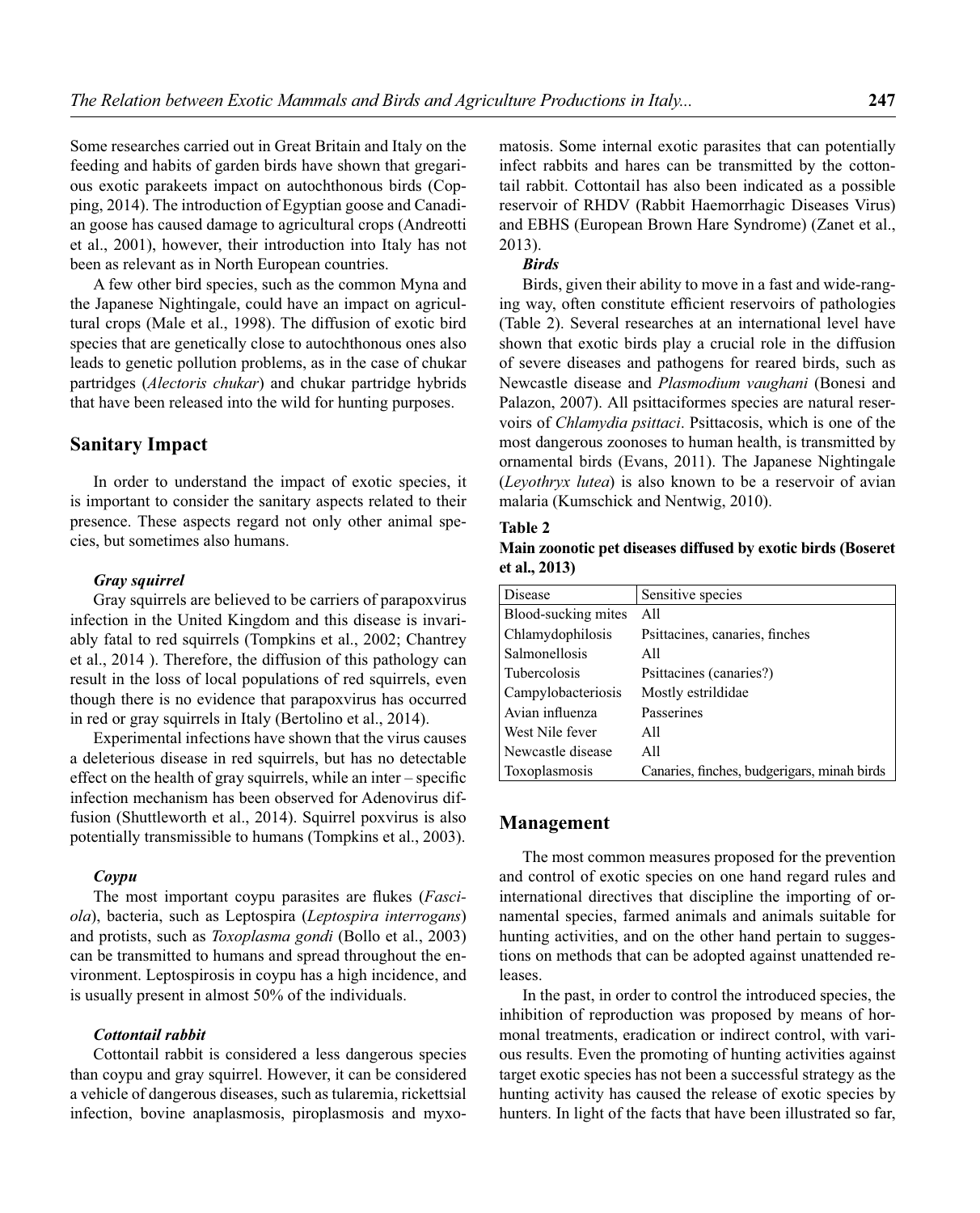it is clear that the future sources of the diffusion of exotic species will be urban and peri-urban areas, where exotic species are more common. These areas will probably serve as artificial reservoirs of these species and specific containment measures are therefore necessary. Different strategies have already been proposed, but there has often been strong opposition from the public opinion, in part because exotic species are particularly common in urban parks.

## *Gray squirrels*

Recent researches on gray squirrel control in the UK and Italy have shown that if containment actions are delayed until these animals are publicly recognized as a problem, it is generally too late for any effective action, due to of logistical, legal and economic reasons. Some containment strategies were proposed without success in the past, such as the inhibition of reproduction, trapping or eradication (Bonnington et al., 2014b; Shuttleworth et al., 2014), however, the keeping and trading of gray squirrels has been forbidden in Italy since 2013 (GU, 2013).Several gray squirrel management initiatives in Italy have been funded by the EU, in particular LIFE projects (http://www.rossoscoiattolo.eu). Following these extensive researches, the main solutions suggested for the containment of gray squirrel are eradication by means of live-trapping, euthanasia in the case of large populations, such as in Piedmont and Lombardy, and eventually surgical sterilization for small urban populations, such as in the Liguria region. Recently, the diffusion of autochthons natural predators, as pine marten, has showed a direct effect on gray squirrel containment (Sheehy and Lawton, 2014).

#### *Cottontail and Coypu*

The Council of Europe has recently recommended that Member States should prohibit the introduction of cottontail rabbits and proceed with the active or passive eradication of the populations (Recommendation R 85/14) (Arthur et al., 1983). In the Piedmont region, which is one of the Italian regions in which cottontail is more common, cottontail populations are controlled through hunting or capture. There are no real prevention measures in North Italy and the only management measure is the reimbursement of agriculture damages caused by these species. The Council of Europe also suggests the eradication of coypu (Recommendation no. 77), but, considering the high number of individuals, eradication is believed to be impossible. Old eradicating solutions often included the use of poison, while traps and habitat management have been utilized in more recent studies (Genovesi and Carnevali, 2011). However, the introduced coypu control campaigns have not reduced the population expansion or the increase in damage and economic losses at a national scale (Bertolino and Viterbi, 2010).The use of metallic fences along river banks has also been proposed in order to hamper their borrowing activity. The eradication of cottontails is not feasible, thus indirect measures should be considered in order to decrease their diffusion in North Italy and eventually to promote the expansion of hares. Habitat restoration measures, aimed at increasing the presence of open landscapes and meadows could hamper the diffusion of cottontail and at the same time could have a positive effect on the diffusion of hares (Bertolino et al., 2013). For instance, in one of the most active northern regions, the Piedmont region, the annual amount for agriculture damage was divided rather equally by farmers until 2014, and this sum of money was considered a kind of regular extra income. An alternative option would be the adoption of prevention measures by local authorities or farmers, such as mechanical protections for trees (so-called "shelters") that could lead to a decrease in damage reimbursements, but would imply extra activities for their disposal by the farmers. It is not clear who should provide for these shelter disposal activities in Italy, farmers or public administrations. It is for this reason that damage reimbursement is still the preferred option. The use of repellent compounds has been adopted in Connecticut (USA) (Williams and Short, 2014). The introduction of cottontail in the list of hunted species cannot be considered as a definitive solution. In fact, cottontail has been considered a suitable species for hunting since it was first introduced, but hunting has not hampered the diffusion of cottontail, which, since its introduction, has conversely increased in number in North Italy. Similarly, the catching of another highly invasive species, the Louisiana red crab (*Procambarus clarki*) has been forbidden in North East Italy, because it has been observed that one of the main sources of diffusion is the deliberate release by fisherman.

## *American mink*

Because of its limited invasiveness in Italy, currently there are no management plans, but it is important that strategies for American mink control should be planned for the future, considering that this species has proved to be highly invasive in other European countries. For instance in the Western Scottish Isles, where it has been present since the 50s, a LIFE project, based on the eradication of American mink (LIFE00 NAT/ UK/007073), was successfully carried out from 2001 to 2006. This has led to a substantial reduction in the number of American mink on those Islands. Considering its limited diffusion in Italy, it could be still eradicated (Iordan et al., 2012).

## *Birds*

The main invasive exotic species (parrots) have in particular colonized urban areas, where the autochthonous bird popu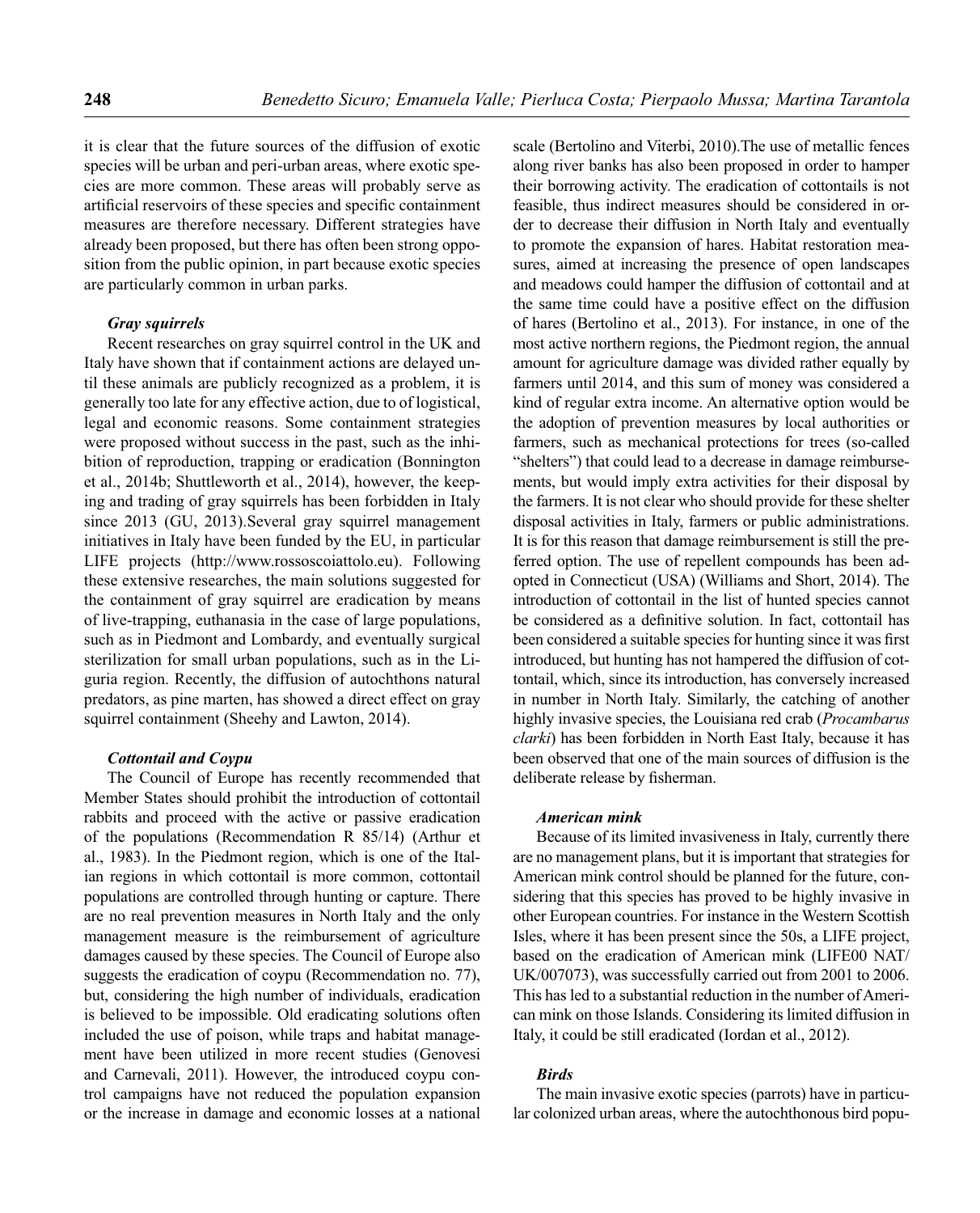lations are dominated by a few urbanized species. Considering that parrots show a high potentiality of expansion in Italy (Di Febbraro and Mori, 2015), as in other countries, some direct or indirect containment measures could be adopted. The eradication of exotic migratory bird species is only successful when international actions are coordinated, as in the case of the ruddy duck (Robertson et al., 2015).The adoption of alternative cultural corn or sunflower practices in Argentina (Robertson et al., 2015) and direct actions against the nesting sites (Burgio et al., 2010) that parakeets use during the entire year, have been effective. The disposal of automatic feeders containing corn treated with anti-reproductive pharmacological compounds was adopted in the Friuli region (NE Italy) in 2013 (https:// it.wikipedia.org/wiki/Specie\_invasive\_in\_Italia) as a containment strategy against the increase of pigeons in the historical cities. The escape of cage parrots can be also limited by preventive methods, such as the application of flying reduction practices (Costa, 2014). Unfortunately, flying reduction, which involves the partial cutting of flight feathers, is considered a cruel practice or even illegal in some Italian region, and is therefore not adopted very often. The public opinion should be informed about the fact that the adoption of this practice is an important way of indirectly limiting negative effects on autochthonous birds. Directive no.1143/2014 introduced the absolute prohibition of reproduction of alien bird species in Italy, and this should lead to a progressive decrease in interest in these species. This directive will probably cause also a sudden increase in wild exotic bird species, as owners and breeders will probably release them.

## **Conclusions**

The diffusion of exotic animals is a natural consequence of domestication. In the past, food animal farming was one of the main sources of the diffusion of exotic animal species, but in the future, ornamental farming will be the real source of diffusion of exotic animals. The spread of exotic species has changed in Italy and in the modern western society, particularly in terms of the ways and geography of diffusion. In the past, the rural environment that was generally colonized by exotic species, as a result of the escape or intentional release from animal farms, as occurred in Italy for coypu, cottontail and American mink. Currently, the scenario is radically changing and urban areas are the modern sources of diffusion of the most invasive exotic vertebrate species, such as gray squirrel and parrots (Mori et al., 2013; Bonnington et al., 2014a). Nowadays, thousands of pet owners have become potential sources of the diffusion of exotic species, and these sources are much less controllable than animal farmers. In this situation, the social acceptability of control strategies is more difficult to achieve. There is no clear awareness of the impact of exotic species on native species, and the public opinion often considers that severe containment measures are neither morally or ethically acceptable. The public opinion is particularly aware of animal welfare concepts and the killing of exotic animals is itself a cause of regret (Verbrugge et al., 2013). It can be stated that the control of invasive species is influenced more by an aesthetic criterion than an ecological and rational idea of sustainable management of invasive species. Besides, in Italy and in other western countries, the decision makers, that is, the public authorities and politicians, are influenced more by public opinion than by scientific considerations, and this fact creates a conflict with management exigencies. At the moment, only a few exotic vertebrates are really invasive in Italy and the Italian laws (e.g. no.1143/2014) substantially limit their diffusion and future introductions. The adoption of these laws has promoted several actions in order to control exotic species and the most common strategies involve the containment, eradication or induction of sterility. In order to able to better manage the diffusion of exotic species in Italy, the public opinion must be involved in taking decisions on exotic animal management, as happened in Scotland as far as red squirrel conservation is concerned (http://scottishsquirrels.org.uk/about/ project-overview). Following the example of other countries, educational programs dealing with biosecurity should be developed, as happened during the outbreak of Newcastle disease in 2002 and 2003 in California (Bradley, 2007). A rational approach to these problems, focused on the conservation of native species, must be preceded by a kind of moral suasion on the containment of exotics, but at the moment, the public opinion in Italy and in other western countries is probably not quite ready for this.

### *Acknowledgments*

The authors are grateful to Dr. Bertolino for constructive suggestions that helped to improve the quality of the manuscript. The authors thank also Ms Marguerite Jones, for English revision of manuscript and useful comments.

## **References**

- **Andreotti, A., N. Bacetti, A. Perfetti, M. Besa, P. Genovesi and V. Guberti,** 2001. Mammiferi e Uccelli Esotici in Italia: analisi del fenomeno, impatto sulla biodiversità e linee guida gestionali. *Quaderni Conservazione della Natura, 2, Min. Ambiente – Ist. Naz. Fauna Selvatica*, **23**: 36-41.
- **Arthur, C. P. and G. J. L. Chapuis,** 1983. L'introduction de *Sylvilagus fl oridanus* en France: historique, dangers et experimentation en cours. *Cahiers de Researches de la Societè de Biogéogreographie*, **59**: 333-356.
- **Baccetti, N., G. T. Florenzano, E. Arcamone, E. Meschini and P.**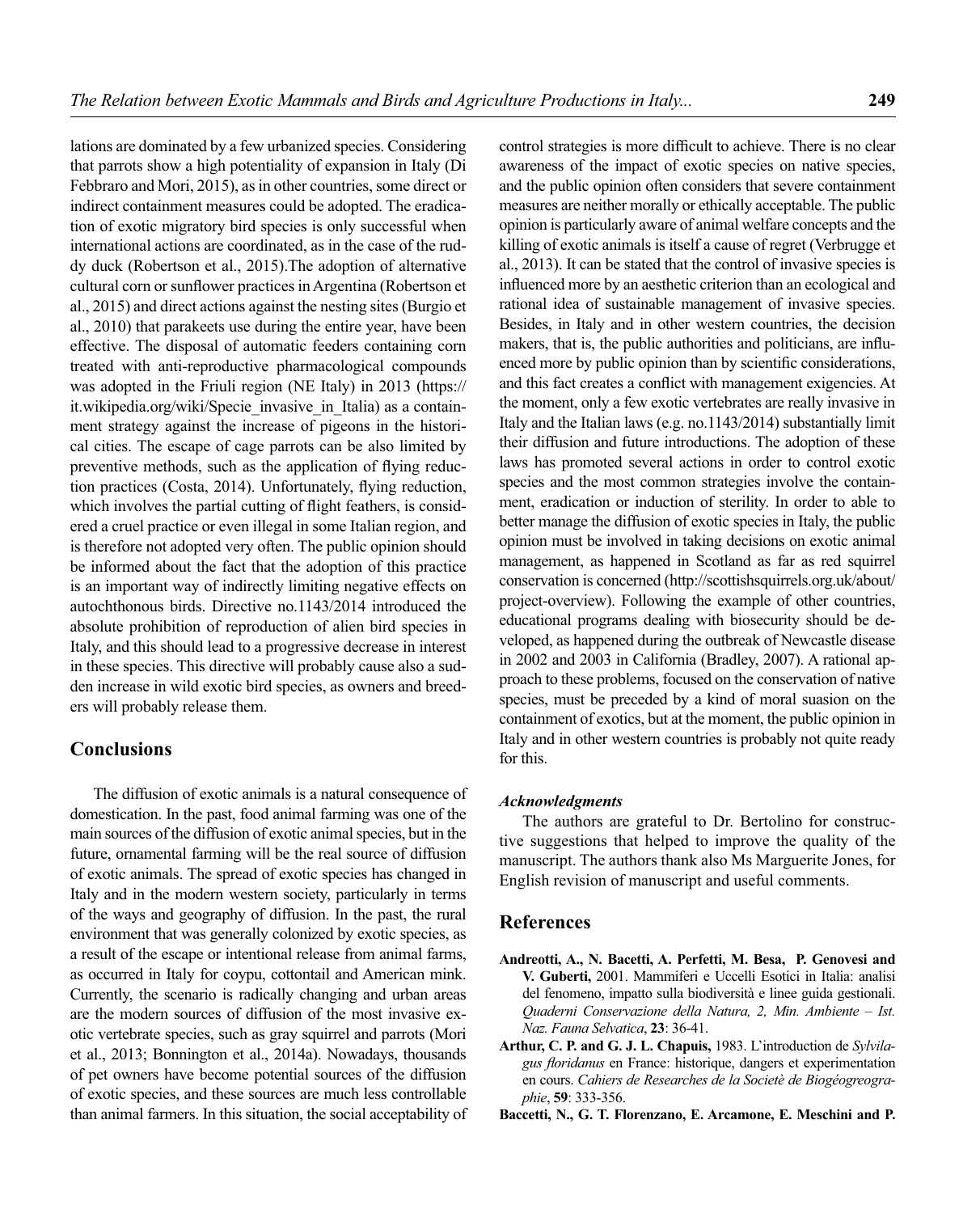Sposimo, 1997. Atlante degli uccelli nidificanti e svernanti in Toscana (1982-1992). *Quaderni del Museo di storia naturale di Livorno-Monografie*, 1: 1-414.

- **Bartolommei, P., Bonesi, L., Guj, I., Monaco, A., and A. Mortelliti,**  2013. First report on the distribution of the American mink Neovison vison (Mammalia: Mustelidae) in central Italy. *Italian Journal of Zoology*, **4**: 345-356.
- **Bellard, C., W. Thuiller, B. Leroy, P. Genovesi, M. Bakkenes and F. Courchamp,** 2013. Will climate change promote future invasions? *Global Change Biology*, **19**: 3740-3748.
- **Bertolino, S., I. Currado, P. Mazzoglio and G. Amori,** 2000. Native and alien squirrels in Italy. *Hystrix, the Italian Journal of Mammalogy*, **11**: 126-133.
- **Bertolino, S. and P. Genovesi,** 2007. Semiaquatic mammals introduced into Italy: case studies in biological invasion. In: F. Gherardo (Ed.). Biological Invaders in Inland Waters: Profiles, Distribution, and Threats*, Springler*, pp. 175-191.
- **Bertolino, S. and R. Viterbi,** 2010. Long-term cost-effectiveness of coypu (*Myocastor coypus*) control in Piedmont (Italy). *Biological Invasions*, **12**: 2549-2558.
- **Bertolino, S., P. J. Mazzoglio, M. Vaiana and I. Currado,** 2004. Activity budget and foraging behavior of introduced *Callosciurus fi nlaysonii* (Rodentia, Sciuridae) in Italy. *Journal of Mammology*, **85**: 254-259.
- **Bertolino, S., N. C. di Montezemolo and A. Perrone,** 2013. Habitat use of coexisting introduced eastern cottontail and native European hare. *Mammals Biology*, **78**: 235-240.
- **Bertolino, S., N. C. di Montezemolo, D. G. Preatoni, L. A. Wauters and A. Martinoli,** 2014. A grey future for Europe: *Sciurus carolinensis* is replacing native red squirrels in Italy. *Biological Invasions*, **16**: 53-62.
- **Bollo, E., P. Pregel, S. Gennero, E. Pizzoni, S. Rosati, P. Nebbia and B. Biolatti,** 2003. Health status of a population of nutria (*Myocastor coypus*) living in a protected area in Italy. *Research in Veterinary Sciences*, **75**: 21-25.
- **Bonesi, L. and S. Palazon,** 2007. The American mink in Europe: Status, impacts, and control. *Biological Conservation*, **13**: 470-483.
- **Bonesi, L., I. Guj, A. Monaco and A. Mortelliti,** 2013. First report on the distribution of the American mink *Neovison vison* (Mammalia: Mustelidae) in central Italy. *Italian Journal of Zoology*, **80**: 455-461.
- **Bonnington, C., K. J. Gaston and K. L. Evans,** 2014a. Squirrels in suburbia: influence of urbanisation on the occurrence and distribution of a common exotic mammal. *Urban Ecosystems,* 17: 533- 546.
- **Bonnington, C., K. J. Gaston and K. L. Evans,** 2014b. Relative Roles of Grey Squirrels, Supplementary Feeding, and Habitat in Shaping Urban Bird Assemblages. *Plos One*, **9:** e109397
- **Bradley, A.,** 2007. Biosecurity: educational programs. *Journal of Applied Poultry Research*, **16**: 77-81.
- **Bruemmer, C., P. Lurz, K. Larsen and J. Gurnell,** 1999. Impacts and management of the alien eastern gray squirrel in Great Britain and Italy: lessons for British Columbia. Proceedings of the Conference of the Biology and Management of Species and Habitat at Risk Kaml, BC, **15-19**: 341-349.
- **Burgio, K. R., M. A. Rubega and D. Sustaita,** 2010. Nest-building behavior of Monk Parakeets and insights into potential mecha-

nisms for reducing damage to utility poles. *PeerJ.,* **2**: e601.

- **Canavelli, S. B., L. C. Branch, P. Cavallero, C. González and M. E. Zaccagnini,** 2014. Multi-level analysis of bird abundance and damage to crop fields. Agriculture, *Ecosystems and Environment*, **197**: 128-136.
- Chantrey, J., T. D. Dale, J. M. Read, S. White, F. Whitfield, D. **Jones, C. J. McInnes and M. Begon,** 2014. European red squirrel population dynamics driven by squirrel pox at a gray squirrel invasion interface. *Ecology and Evolution*, **4**: 3788-3799
- **Chapman, J. A.,** 1982. Cottontail. In: J.A. Chapman (Ed.). Wild Mammals of North America: Biology, Management and Economics. *John Hopkins University press*, Baltimore, pp. 88-123.
- **Clergeau, P., S. Crocia, J. Jokimakib, M. Kaisanlahti-Jokimakib**  and M. Dinettic, 2006. Avifauna homogenisation by urbanisation: analysis at different European latitudes. *Biological Conservation*, **127**: 336-344.
- **Copping, J.,** 2014. Noisy parakeets 'drive away' native birds. Britain's booming ring necked parakeet population is pushing out the country's other wildlife and threatening their numbers, warn scientists. *The Telegraph*, London, UK.
- **Costa, P.**, 2014. Allevamento ed Etologia dei Pappagalli, *Aracne*, 189 pp.
- **Di Febbraro, M. and E. Mori,** 2015. Potential distribution of alien parakeets in Tuscany (Central Italy): a bioclimatic model approach. *Ethology Ecology Evolution*, **27**: 116-128.
- **Dodaro, G. and C. Battisti,** 2014. Rose-ringed parakeet (*Psittacula krameri*) and starling (*Sturnus vulgaris*) syntopics in a Mediterranean urban park: evidence for competition in nest-site selection? *Belgian Journal of Zoology*, **144**: 5-14.
- **Dunstone, N.,** 1993, The Mink. *Poyser*, London, 239 pp.
- **Evans, E. E.,** 2011. Zoonotic disease of common pet birds: psittacine, passerine and columbiform species. *Veterinary Clinics of North America: Exotic Animal Practice*, **14**: 457-476.
- **Forcina, G., M. Guerrini, H. van Grouw, B. K. Gupta, P. Panayides, P. Hadjigerou, O. F. Al-Sheikhly, M. N. Awan, A. A. Khan, M. A. Zeder and F. Barbanera,** 2015. Impacts of biological globalization in the Mediterranean: Unveiling the deep history of human-mediated gamebird dispersal. *Proceeding of the National Academy of Sciences*, **112**: 3296-3301.
- **Gariboldi, A.,** 1993. La nutria (*Myocastorcoypus*) in Lombardia. In: M. Spagnesi and E. Randi (Ed.), Atti del VII Convegno Nazionale dell'Associazione "Alessandro Ghigi": *Supplemento Ricerca di Biologia della Selvaggina*, **21**: 259-262.
- **Genovesi, P. and L. Carnevali,** 2011. Invasive alien species on European islands: eradications and priorities for future work. In: C. R. Veitch, M. N. Clout and D. R. Towns (Eds). Island Invasives: Eradication and Management, *IUCN*, Gland, pp. 56-62.
- **GU (Italian Official Gazette)**, 2013. Serie Generale n.28 del 2-2-2013.
- **Gurnell, J., L. A. Wauters, W. Peter, W. Lurz and G. Tosi,** 2004. Alien species and interspecific competition: effects of introduced eastern grey squirrels on red squirrel population dynamics. *Journal of Animal Ecology*, **73**: 26-35.
- **Iordan, F., S. P. Rushton, D. W. Macdonald and L. Bonesi,** 2012 Predicting the spread of feral populations of the American mink in Italy: is it too late for eradication? *Biological Invasions,* **14**: 1895-1908.
- **Kelly, J., D. Tosh, K. Dale and A. Jacks,** 2013. The economic cost of invasive and non-native species in Ireland and Northern Ireland. A